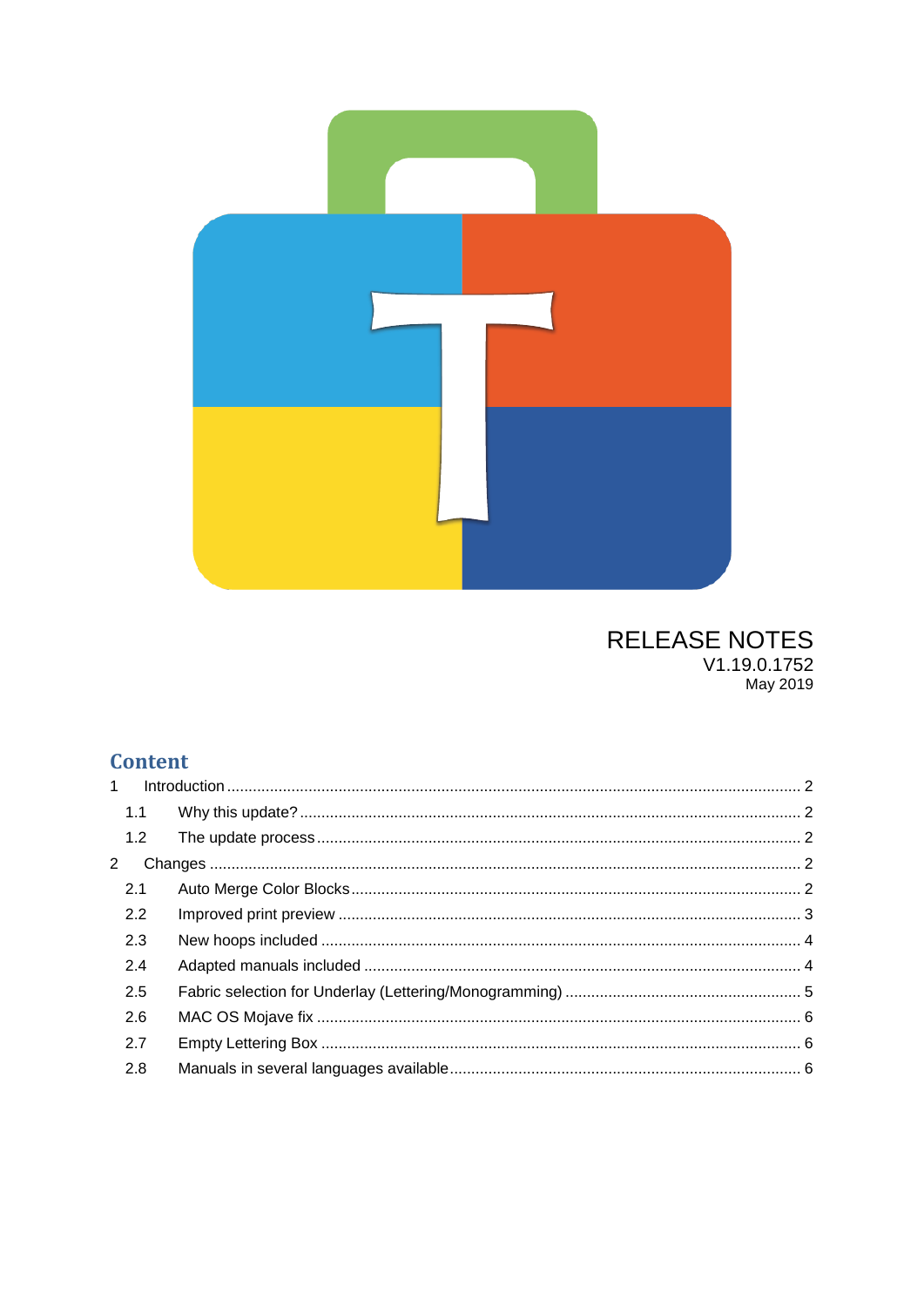This document contains notes on the BERNINA Toolbox Maintenance Release. This release is intended for installation with any released version (already installed) of BERNINA Toolbox.

### <span id="page-1-0"></span>**1 Introduction**

#### <span id="page-1-1"></span>**1.1 Why this update?**

- Merge function included in Sew Sequence
- Improved print preview
- BERNINA-Midi Hoop included
- Adapted manuals included
- Fabric selection for Underlay (Lettering/Monogramming)
- MAC OS Mojave fix

#### <span id="page-1-2"></span>**1.2 The update process**

- Download installer from the website:<https://www.bernina.com/toolbox-download>
- Unzip the downloaded file for Windows or MAC
- Double-click on the installer and follow the instructions (more information can be found in the reference manual under "Install Toolbox on your Windows Computer" or "Install Toolbox on your Apple Computer"))
- Your Toolbox version has been updated
- You should see V.1.19.0.1752 in the lower left corner



#### <span id="page-1-3"></span>**2 Changes**

#### <span id="page-1-4"></span>**2.1 Auto Merge Color Blocks**

In the current version color blocks with the same color will be automatically be merged together when next to each other. With this update you can decide if they should be merged or if you only want to change the sew sequence.



**Auto Merge Color Blocks** When this feature is activated all color blocks that are next to each other and have the same color will get merged together. This feature helps you reduce the number of color changes in your design. Activate "Auto Merge ColorBlocks", select one of the color blocks you want to merge and move it next to the color block with the same color. As soon as they are next to each other the color blocks are merged.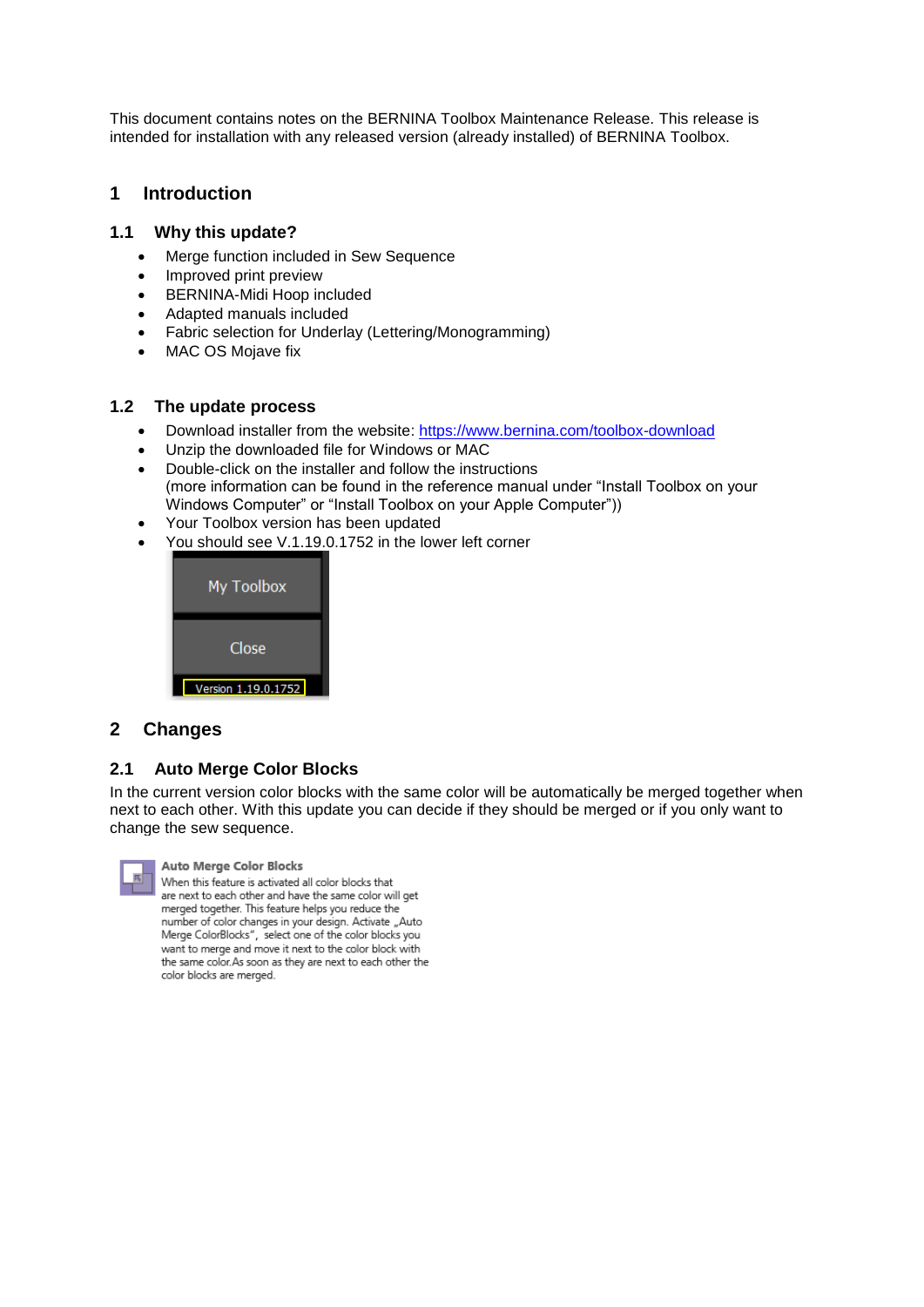#### <span id="page-2-0"></span>**2.2 Improved print preview**

The sew sequence of colors has been added to the print preview. Moreover the positioning of bigger hoops has been improved. The design will always be in the centre of the page no matter where the origin of the design is. When the design is bigger than the printable part of the page, it will be printed on multiple pages from the centre out. If a design would fit landscape or portrait the corresponding orientation will automatically be chosen see sample below with Jumbo hoop.

#### **Version 1299**



#### **Version 1752**

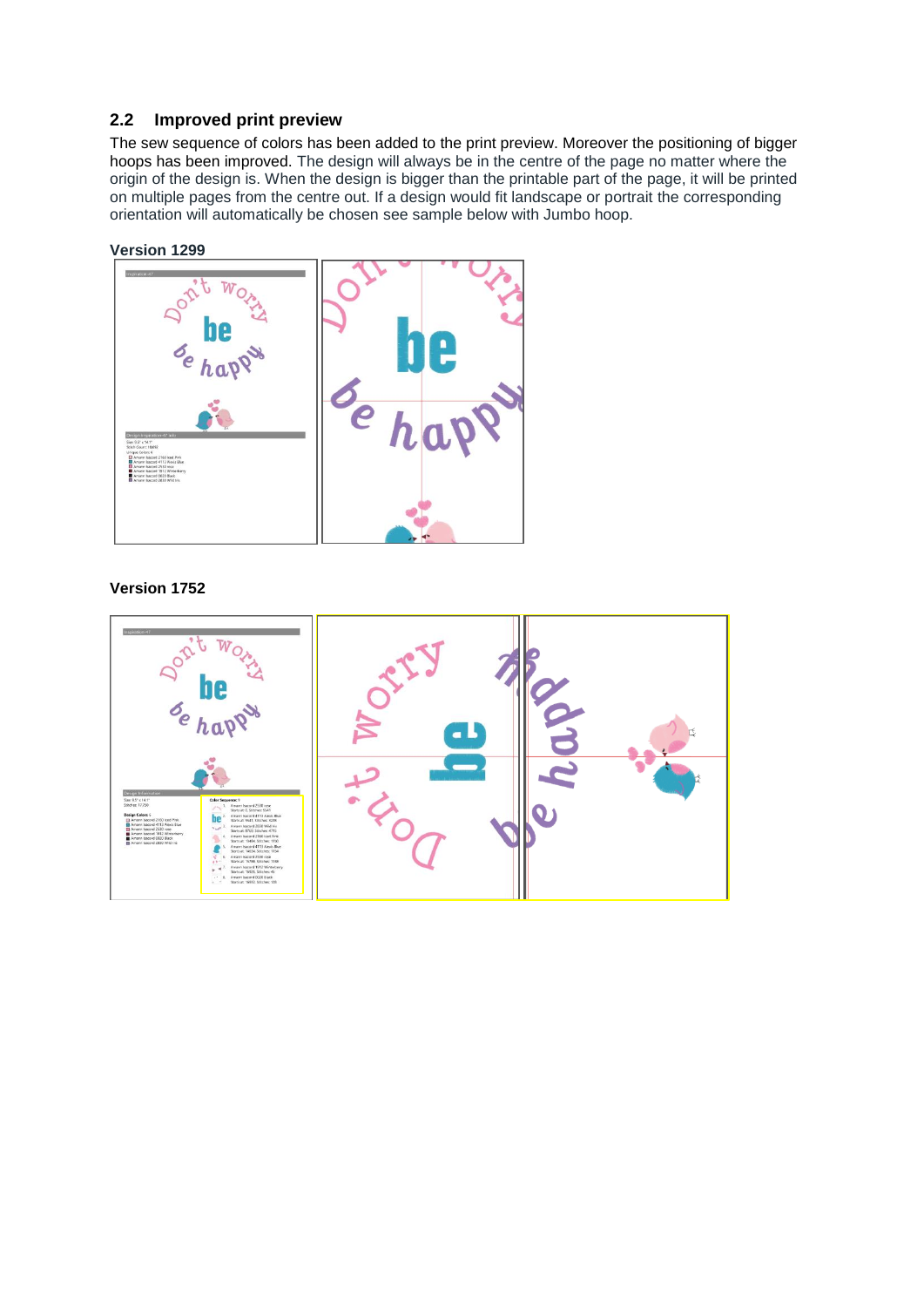## <span id="page-3-0"></span>**2.3 New hoops included**

BERNINA Midi-Hoop and the three hoops for bernette 70 and 79 have been added to the selection of hoops.



#### <span id="page-3-1"></span>**2.4 Adapted manuals included**

The manual includes print previews of all Lettering Alphabets as well as Monogramming Alphabets and Decorations, which you can use in the software.



Moreover an explanation how Bernina Cloud works has been added to the manual as well: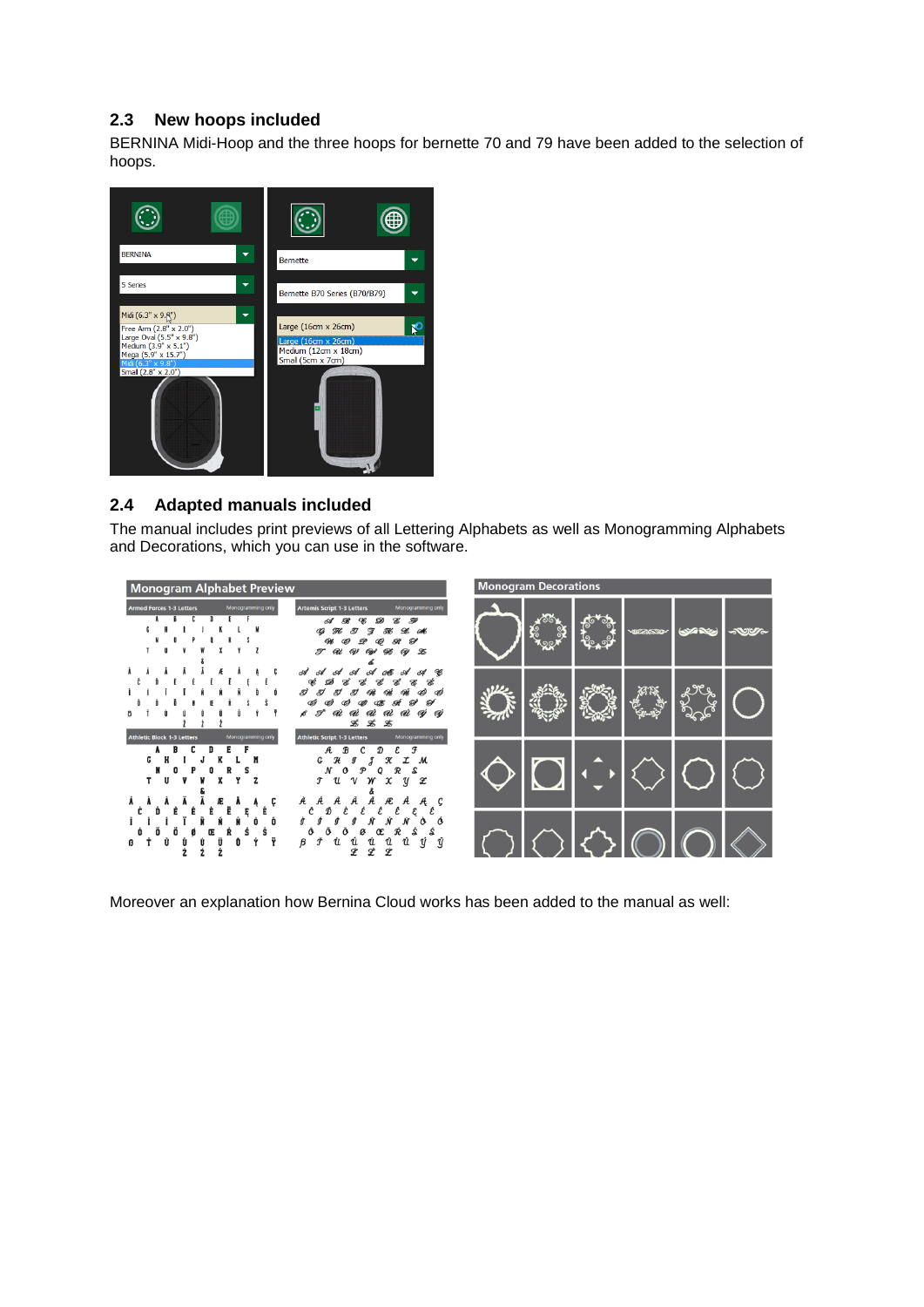

## <span id="page-4-0"></span>**2.5 Fabric selection for Underlay (Lettering/Monogramming)**

The function of the Underlay stitches is to connect the fabric with the backing, stabilize the base for the embroidery, cover the surface of the embroidery or create a 3D appearance of the embroidery. There are different profiles available from which you can choose from. They adapt automatically to the width and stitch direction of the letter to make sure that you get an excellent result. In Toolbox, the settings of underlay stitches affect only lettering, not the designs.

- Default Auto Underlay
- Broadcloth
- T-Shirt
- Towel
- No Underlay

#### **Version 1299 Version 1752**

<span id="page-4-1"></span>

| <b>Change Settings</b>                   |           |   |  | <b>Change Settings</b>             |            |   |  |
|------------------------------------------|-----------|---|--|------------------------------------|------------|---|--|
|                                          |           |   |  |                                    |            |   |  |
| <b>Auto Density</b>                      |           |   |  | <b>Auto Density</b>                |            |   |  |
| <b>Density</b><br>(Stitch Spacing)       | $0.0$ pts | ┳ |  | <b>Density</b><br>(Stitch Spacing) | $0.0$ pts  | ┳ |  |
| Default Underlay                         |           |   |  | Default Auto Underlay              |            | ≂ |  |
| Default Underlay                         |           |   |  | <b>Broadcloth</b>                  |            |   |  |
| <b>Heavy Underlay</b>                    |           |   |  | Default Auto Underlay              |            |   |  |
| <b>Light Underlay</b><br>Medium Underlay |           |   |  | No Underlay<br>T-Shirt             |            |   |  |
|                                          |           |   |  | Towel                              |            |   |  |
| Tie Every Element                        |           | ≂ |  | Tie Every Element                  |            | ≂ |  |
|                                          |           |   |  |                                    |            |   |  |
| <b>Trim Distance</b>                     | 40.0 pts  | ▲ |  | <b>Trim Distance</b>               | $40.0$ pts |   |  |
|                                          |           |   |  |                                    |            |   |  |